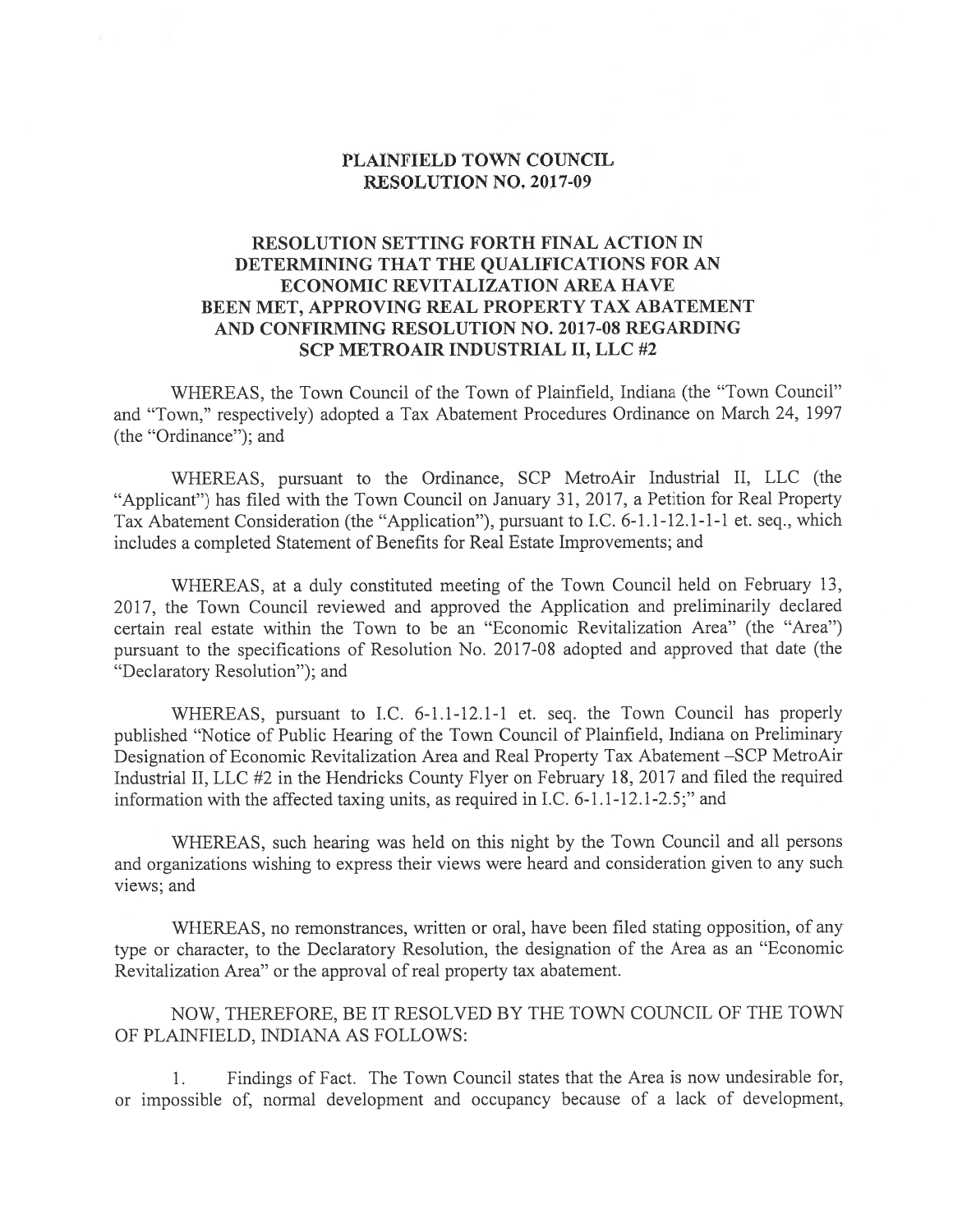cessation of growth, deterioration of improvements or character of occupancy, age, obsolescence, substandard buildings or other factors that have impaired value or preven<sup>t</sup> normal development of property. The Town Council hereby finds the following:

- (a) The estimate of the value of the Applicant's project shown in the Application is reasonable;
- (b) The employment numbers shown in the Application, if any, are reasonably expected;
- (c) The salaries related to such employment, if any, are reasonable;
- (d) The benefits to be received from the Applicant's project are sufficient to justify the deduction; and
- (e) That, unless otherwise approved, any abatement for the Area shall have its abatement calculated in accordance with the standard abatement percentages shown on the chart attached as Exhibit A to this resolution and shall otherwise be in accordance with the Ordinance.

2. Compliance with the Ordinance and Indiana Law. It is hereby found by the Town Council that the Application complies with the Ordinance and Indiana Code 6.1.1-12. 1-3.

3. Confirmation of the Declaratory Resolution. It is hereby declared by the Town Council that the Declaratory Resolution is in all respects hereby confirmed, and it is hereby stated that the qualifications for an economic revitalization area have been met by the Applicant as to the real estate described in Exhibit A of the Declaratory Resolution and real property tax abatement is approved in accordance with the percentages shown for abatement on the attached Exhibit A are approved.

4. final Action. Afier legally required public notice, and afier public hearing pursuan<sup>t</sup> to such notice, the Town Council hereby takes "final action," as that phrase is defined in I.C. 6-1.1-12.1-1 et. seq., on the date hereof, with regard to designation of the Area, approval of the Application, and the approval of the Declaratory Resolution.

5. Effective Date. This resolution shall be effective immediately upon its passage, subject to any right of appeal as provided by Indiana law.

6. filing with Hendricks County Authorities. Upon the adoption of this resolution, the Clerk-Treasurer of the Town shall cause <sup>a</sup> certified copy of this resolution to be filed with the Hendricks County Assessor and/or such other Hendricks County governmen<sup>t</sup> officials as shall be necessary to make the Applicant eligible to file for real estate tax abatement as to the real property improvements contemplated by the Application heretofore reviewed and approved by the Declaratory Resolution and ratified and confirmed by this resolution.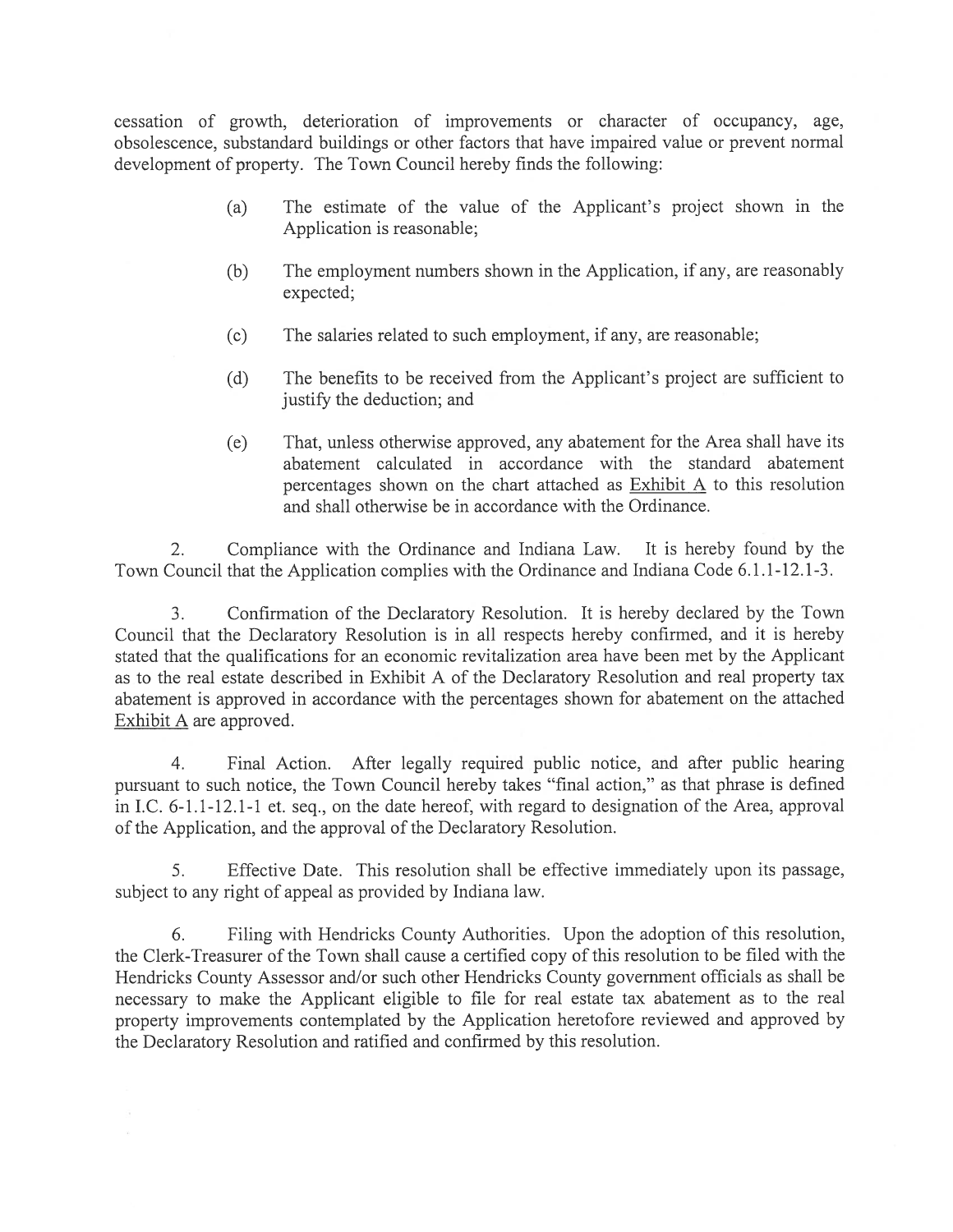Adopted by the Town Council of the Town of Plainfield, Indiana this 27th day of February, 2017.

> TOWN COUNCIL, TOWN OF PLAfNFIELD HENDRICKS COUNTY, INDIANA

 $R$ da  $\AA$ 

Robin G. Brandgard, President

Kent McPhail Till Bill Kirchoff Lance K. Angle Dan Bridget

 $\mathscr{A}$ Atte

Wesley R. Bennett, Clerk-Treasurer of the Town of Plainfield, Indiana